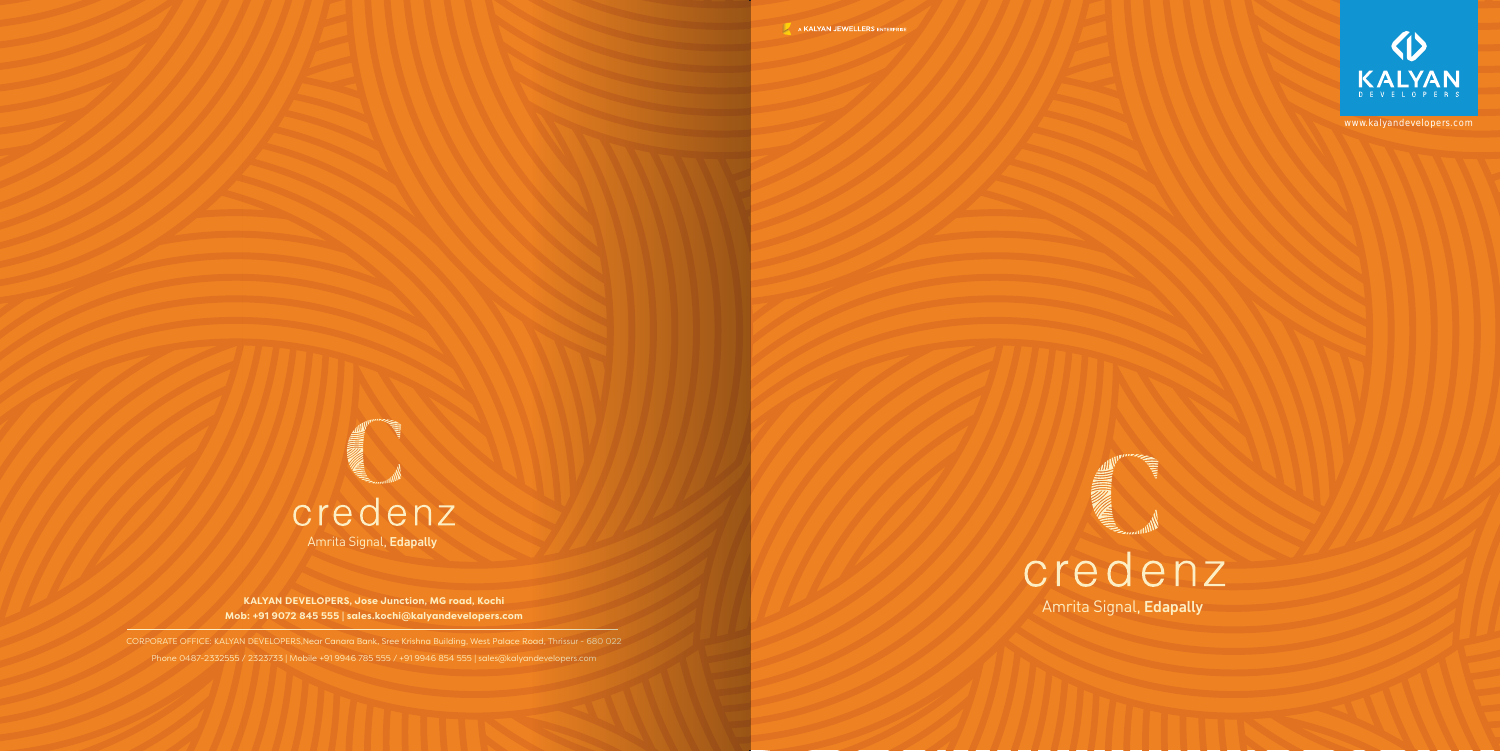A premium residential project set in the heart of Ernakulam city, Credenz by Kalyan Developers is where convenience meets a blissful life. Set amidst tranquil environs and green vistas - Credenz is just minutes away in terms of accessibility to the city's commercial and educational establishments like LuLu Mall, Amrita Institute of Medical Sciences and Edappally Metro Station.

Indeed, Credenz's strategic location apart from its spacious, thoughtful planning are the key attributes which set it a class apart from most of the residential development in the city.



## PRIME NEIGHBOURHOOD, TRANQUIL SURROUNDINGS, LUXURIOUS PLANNING.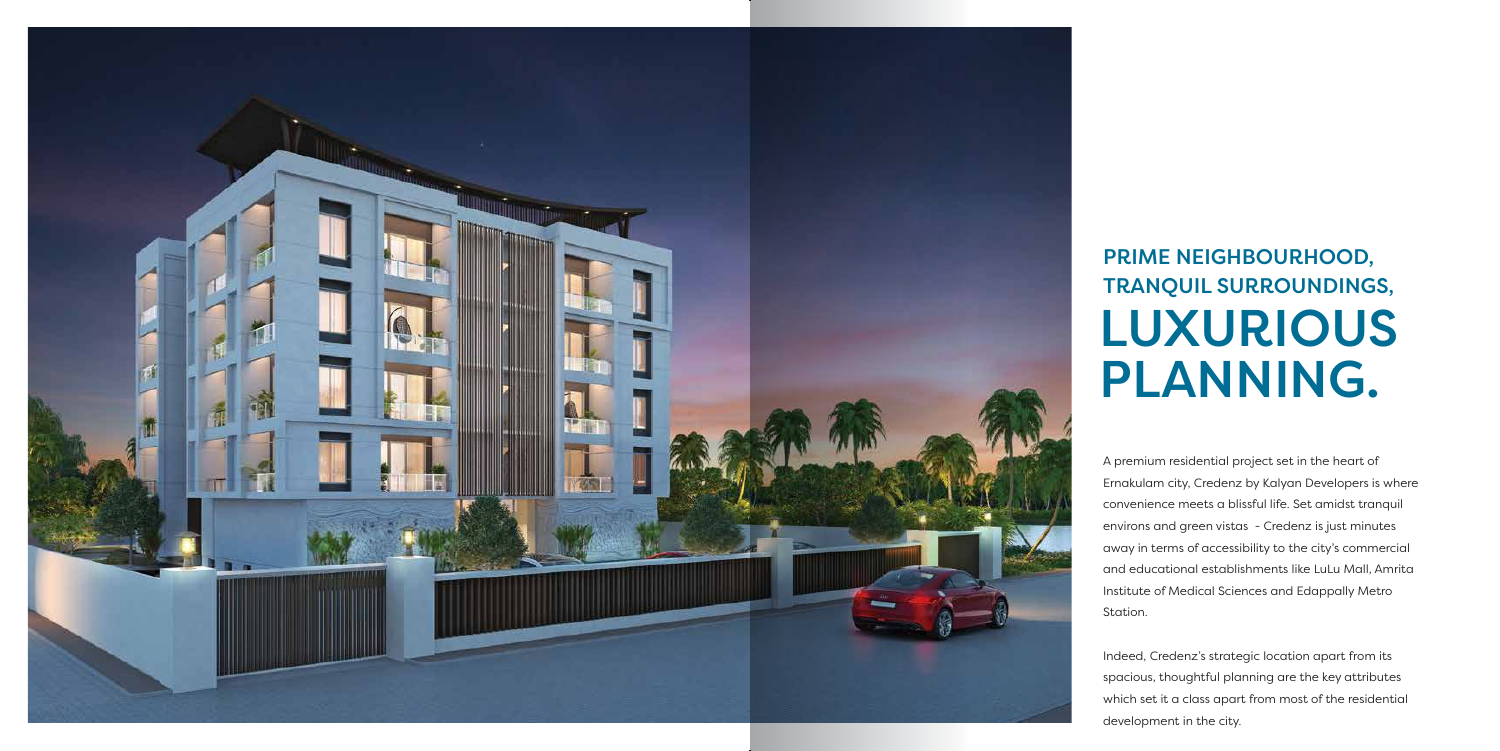Experience a heightened sense of exclusivity desired by a privileged few. A home that devotes attention to the minutest of details, all for your comfort. The living spaces at Credenz offer 2 & 3 BHK layouts in multiple planning options.

The apartments have been planned such that they offer optimum privacy. Each apartment unit shares just one common wall allowing a 3-side open spacious living. The living spaces exude am extravagant warmth and gratifying functionality. Bestowing a gentle glow, the ambience is heightened by the appeal of the interiors as well as the exterior campus.



# 3-SIDE OPEN APARTMENTS, MAXIMIZING PRIVACY, OPTIMIZING SPACE.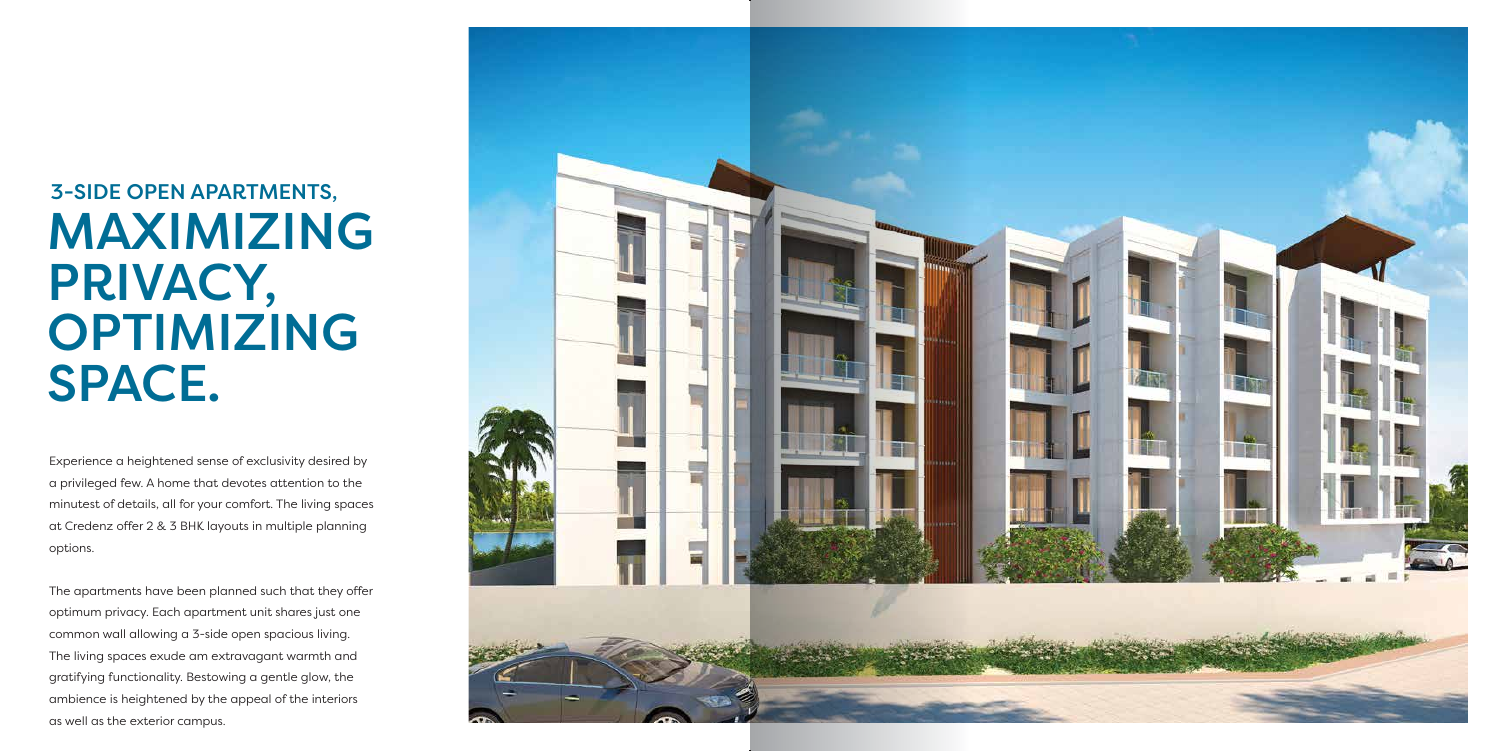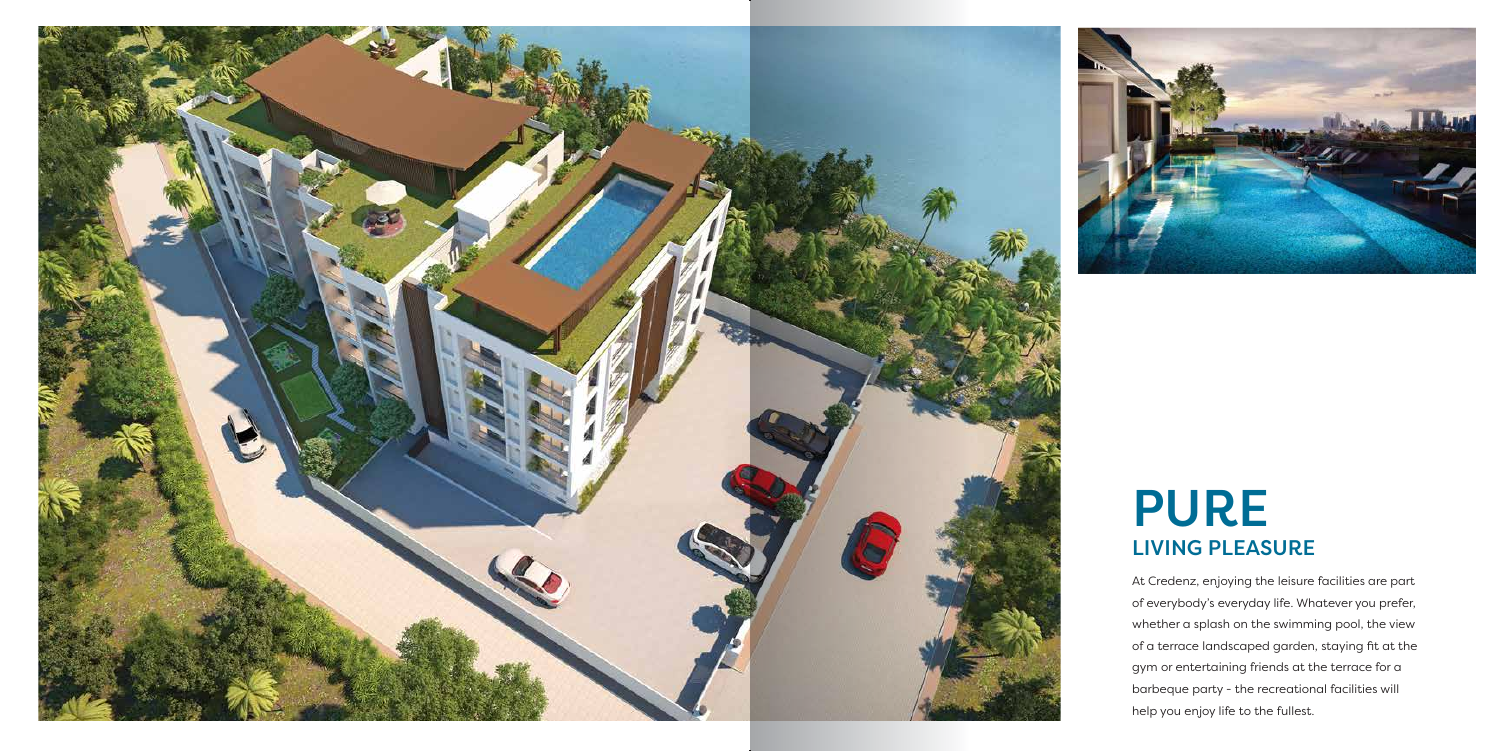

## AMENITIES

### Leisure:

- Swimming Pool with Party Deck
- Tropical Landscaped Terrace Garden
- Terrace Party Area with Gazebo & Barbeque Place
- Children's Play Area
- Fitness Center
- Piped Music in Lobby & Party area

### Others:

- Association Room
- Plush Air-Conditioned Lobby
- Multi-level Security System
- Reticulated Gas Supply
- Incinerator
- Covered Car Park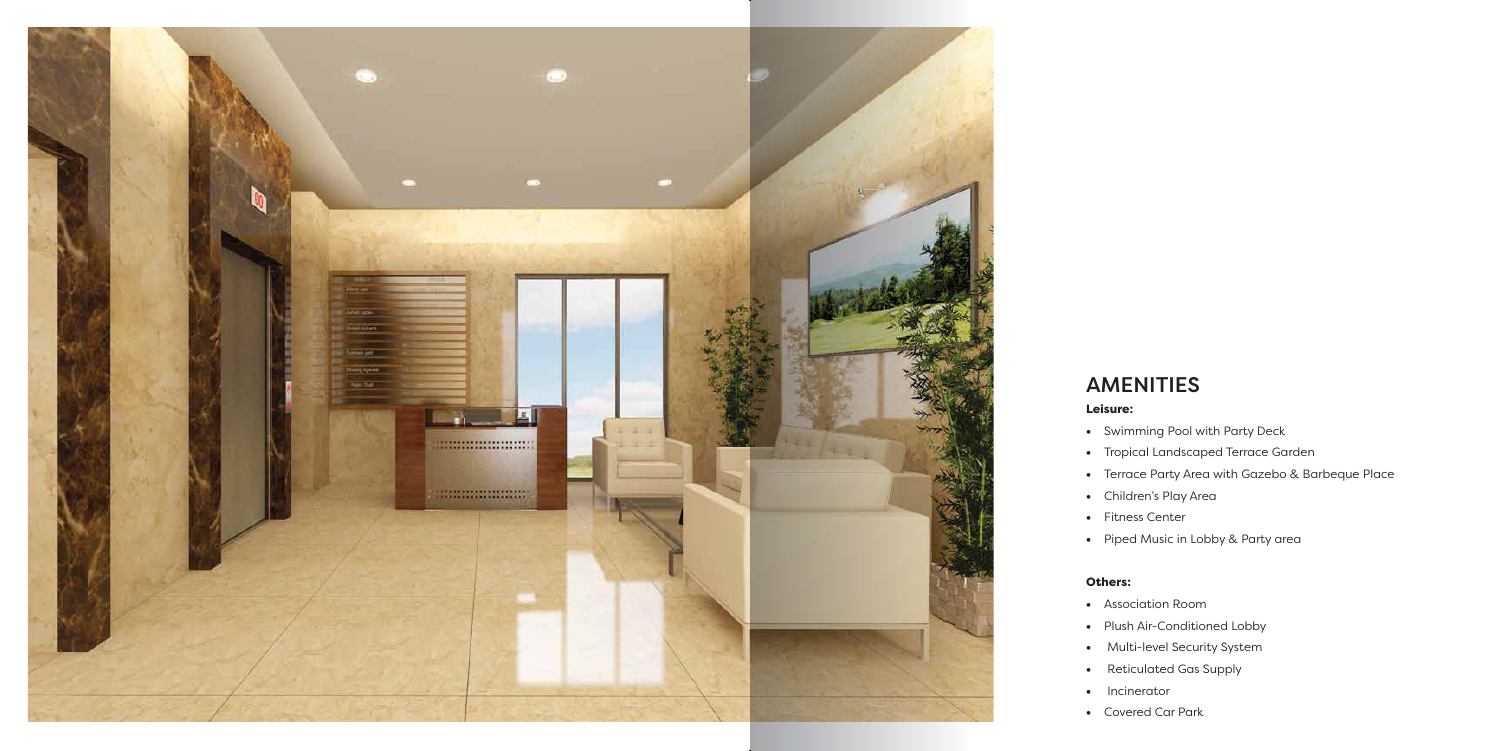### TYPICAL FLOOR PLAN

1<sup>ST</sup> TO 4<sup>TH</sup> FLOOR





TYPE B (3BHK)  $1<sup>ST</sup>$  TO  $4<sup>TH</sup>$  FLOOR

Salable area 1500.35 Sq.ft

Rera carpet area 1058.35 Sq.ft

Balcony area 70.15 Sq.ft

Salable area 1716.10 Sq.ft

Rera carpet area 1144.97 Sq.ft

Balcony area 144.18 Sq.ft









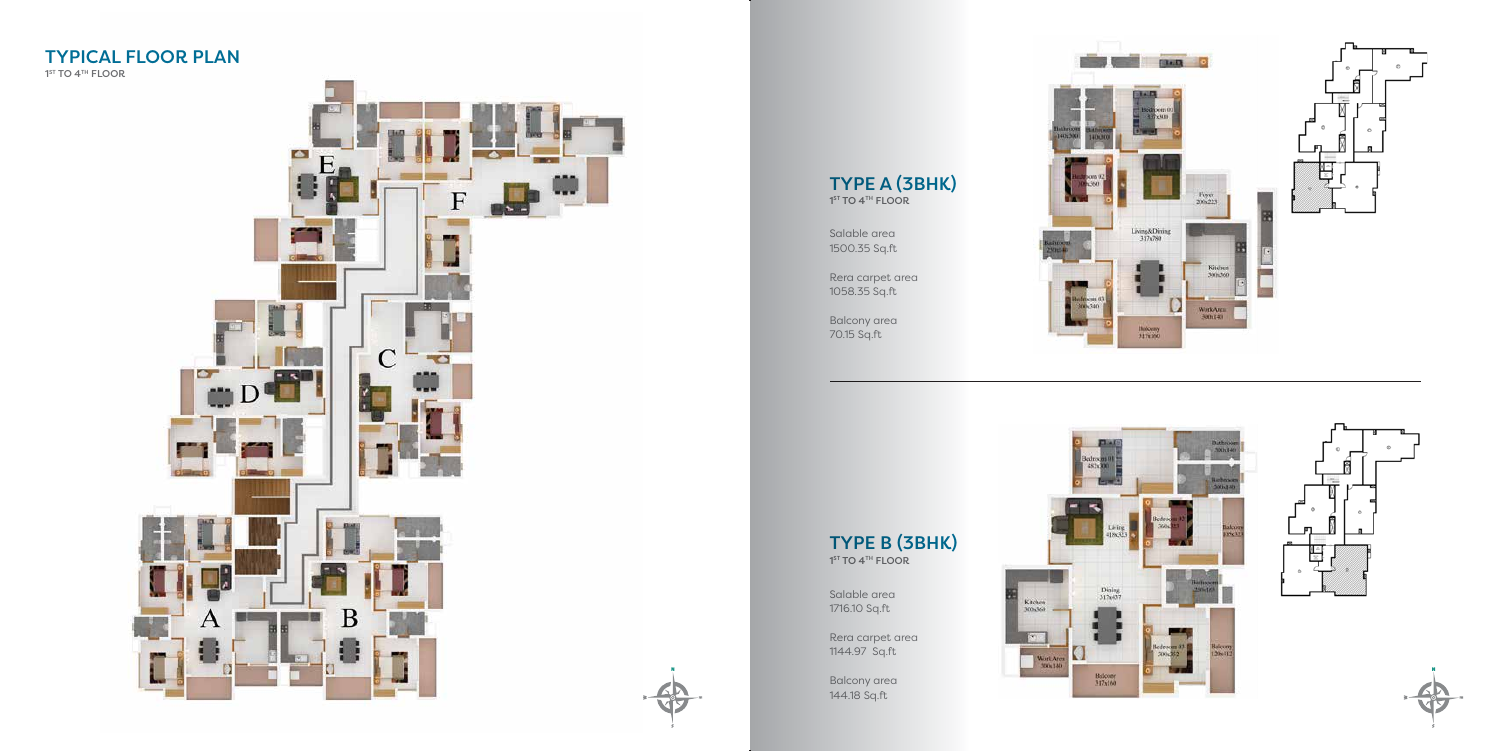

Salable area 1286.47 Sq.ft

Rera carpet area 928.05 Sq.ft

Balcony area 37.66 Sq.ft









Salable area 1272.06 Sq.ft

TYPE D (3BHK)  $1<sup>ST</sup> TO 4<sup>TH</sup> FLOOR$ 

Rera carpet area 871.77 Sq.ft

Balcony area 122.98 Sq.ft

TYPE F (3BHK)

1<sup>ST</sup> TO 4<sup>TH</sup> FLOOR

Salable area 1668.8 Sq.ft

Rera carpet area 1178.97 Sq.ft

Balcony area 82.85 Sq.ft

Balcony<br>342x120

Balcony<br>171x300

Foyer<br>332x230











Salable area 1500.35 Sq.ft

Rera carpet area 1101.39 Sq.ft

Balcony area 65.52 Sq.ft





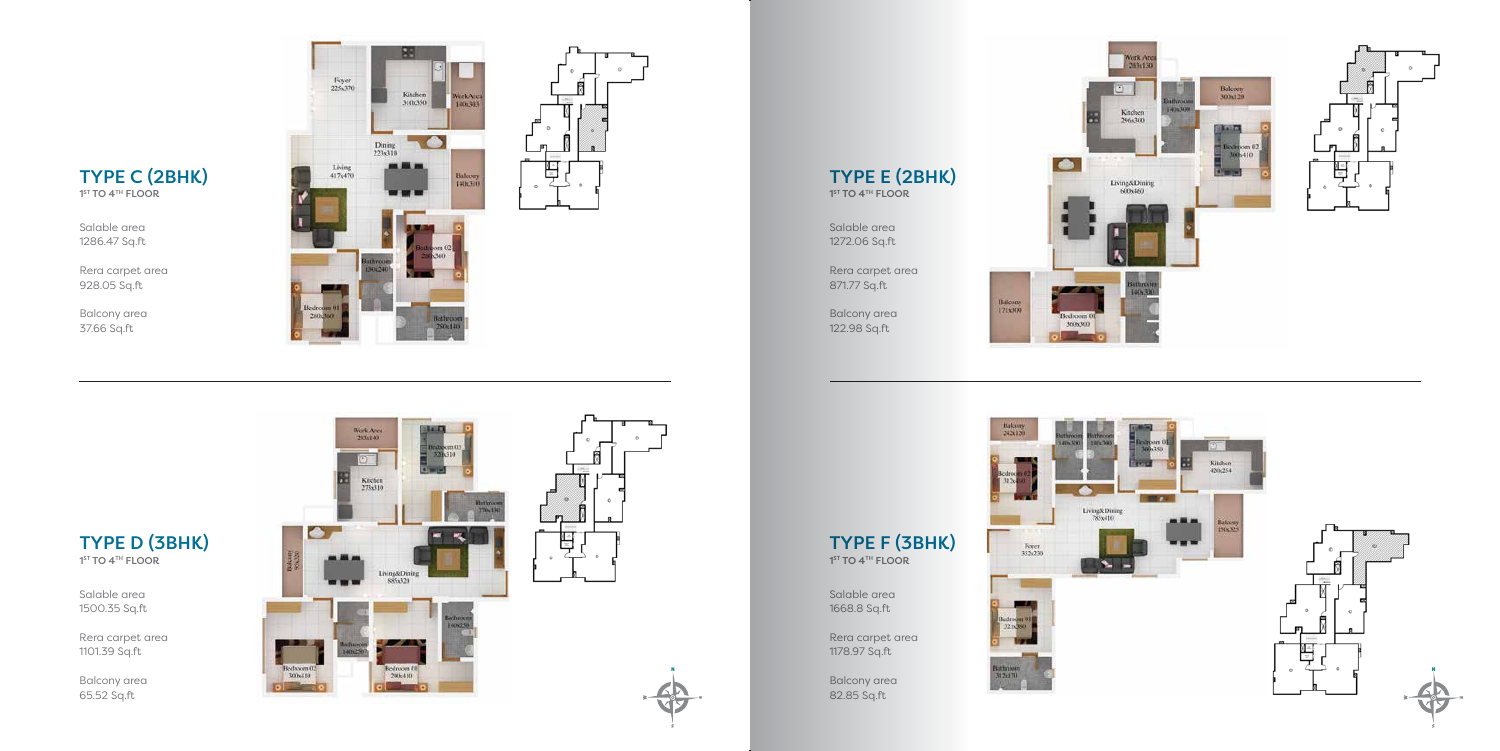# SPECIFICATIONS

### **STRUCTURE**

Foundation complying with seismic 3 zones as per structural design. RCC frame structure with solid concrete block partitions, concrete grade and steel grade as per structural consultant's recommendation.

#### **SANITARY & PLUMBING**

**Sanitary fiitings** EWC wall-hung, counter washbasin. All sanitary fittings shall be of CERA/JAGUAR/HINDWARE. Concealed cisterns CERA/JAGUAR/HINDWARE make with chrome-plated actuator plates and all sanitary shall be of white colour only. **Bathroom faucets** Shall be single lever concealed diverters CP finish, heavy body metal fittings of CERA/JAGUAR/HINDWARE. Provision for hot water connection shall be provided for overhead shower in each bathroom. Health faucet also shall be provided.

Concealed copper wiring using FINOLEX / RP / HAVELLS make with modular plate switches, centralized cabling system for all electrical and communication requirements. Wiring shall be done for lighting, 5 Amps, 15 Amps and AC points in the Apartment. **Switches** All switches shall be LEGRAND (MYRIUS) / SCHNEIDER / HAGER

**Plumbing** All concealed water supply lines shall be in ISI marked ASTM pipes. Drainage, all other lines and stormwater drain pipes shall be in PVC.

#### **KITCHEN & SERVICE AREA**

Wall-mounted Faucets/taps using CERA/JAGUAR/HINDWARE shall be provided.

**Door Frames** Main door frame and shutter shall be of seasoned teak wood. Outer and Inner face shall be coated with Polyurethane finish.

Stainless Steel Sink single bowl with drainboard of make NIRALI/FRANKE shall be provided for the kitchen and stainless steel sink without drainboard shall be provided for the utility and service areas. Cockroach traps shall be provided as gratings for all the necessary locations (make CHILLI/VIKING/OMCO).

Power backup will be provided for all common services and selected light and fan point in each living, bedrooms inside the apartment and a refrigerator point in Kitchen. One light point in each toilet, one 5 Amp plug point in the living room shall be provided for emergency recharging of any devices. However, this shall be 800 Watts for 2 BHK and 1200 Watts for the 3 BHK apartments with limited control system. Light fixtures for the Common areas, external areas, apartment balconies and above the entrance door of the individual apartments shall be provided as standard. All light fixtures shall be of PHILIPS / WIPRO / HAVELLS.

#### **ELECTRICAL**

#### **DOORS & WINDOWS**

**Window shutters** Prefabricated colour anodized aluminium sliding shutter windows. One pane of insect screen also shall be provided. Aluminium extrusions shall be from JINDAL HINDALCO and SCHUCO make.

**Door Shutters** All internal door frames shall be of seasoned hardwood with GREEN / ELEGANT / USHUS branded flush door shutter. All internal and external faces shall be finished with Sunthetic enamel paint. **Hardware** All hardware shall be in C.P Brass, tower bolts, door stoppers, ball-bearing hinges. Locks shall be mortise of DORSET / YALE / GODREJ make. The entrance door of the apartment shall have hardware such as Magic eye, Safety chain, Door stopper.

### **GENERATOR:**

Adequate ELCB and MCB shall be provided in each apartment. Make SCHNEIDER / LEGRAND / ABB. Provision for the GEYSER points and fresh air fans shall be provided for all toilets. Provision for the telephone and internet shall be provided in the living room and master bedroom. Provision for Cable TV / DTH shall be provided in the living and master bedroom.

#### **WALL TREATMENT**

**Internal Walls** Premium emulsion paint applied over cement-based putty shall be used for the ceiling and the internal walls of the apartment.

**Service area** Emulsion paint / Textured finish as per the Architect's design. **External Walls** External walls shall be plastered with double coat 18mm cement plastering & weather shield exterior grade emulsion / textured paint as per the Architect's design (all paint products from ASIAN / BERGER / JOTUN)

#### **AIR CONDITIONING**

Provision for Split ACs shall be provided for all bedrooms.

### **CEILING TREATMENT**

OBD paint shall be applied in the utility and service area. Emulsion shall be applied for the ceiling in the apartments excluding Utility & Services.

### **ELEVATOR/S**

Elevators shall be provided as per the Govt. norms in each core with automatic doors & SS brush finish of KONE/SCHINDLER / JOHNSON / OITS. Automatic Rescue Device (ARD) also shall be provided as an additional premium feature.

#### **HOME AUTOMATION**

Proximity Access control entry to the common entrance / foyers and amenities. Home security monitoring, gas leakage detectors, emergency panic intrusion alarm and visitor tracking. Multi-level security system for common areas and lobbies.

#### **LANDSCAPING**

Well designed landscape above the building. Provision for sprinklers and drip irrigation (ATS) shall be provided in essential area in landscaping. Interlock Pavers to be laid in driveways and walkways. Hard and soft landscaping shall be provided as per the landscape consultant's design





#### **FLOORING & TILING**

Main entrance lobby shall be finished using Granite / Vitrified tile and texture finish combination as per the architect's design. Lift lobby and fascia wall & floor using Vitrified tiles, as per the architect's design. Staircases using Granite / Vitrified tile flooring with hand railing using SS brush finished and paint finished MS sections for fire staircase.

#### **CAR PAR AREA**

Cement-based Flooring with grooves and exterior grade paving tiles for the setbacks and driveways.

Foyer / Living / Dining / 80cm x 80cm Vitrified tiles. Bedrooms, Rooms and Kitchen using 60cm x 60cm Vitrified tiles (make SIMPOLO, KAJARIA, SOMANY).

#### **UTILITY ROOM:**

30cm x 30cm ceramic tile for floor and 30cm x 45cm for walls up to 140 cms height and 60cm above the counter if any. Balconies / Open Terraces / Decks / Private Terraces : Rustic / anti-skid / ceramic tiles 30cm x 30cm (SIMPOLO, KAJARIA, SOMANY).

**Wash / Kitchen counters:** Using 16mm granite counter. **Handrails and Railings:** Using SS / MS /

Toughened glass as per the architect's design.